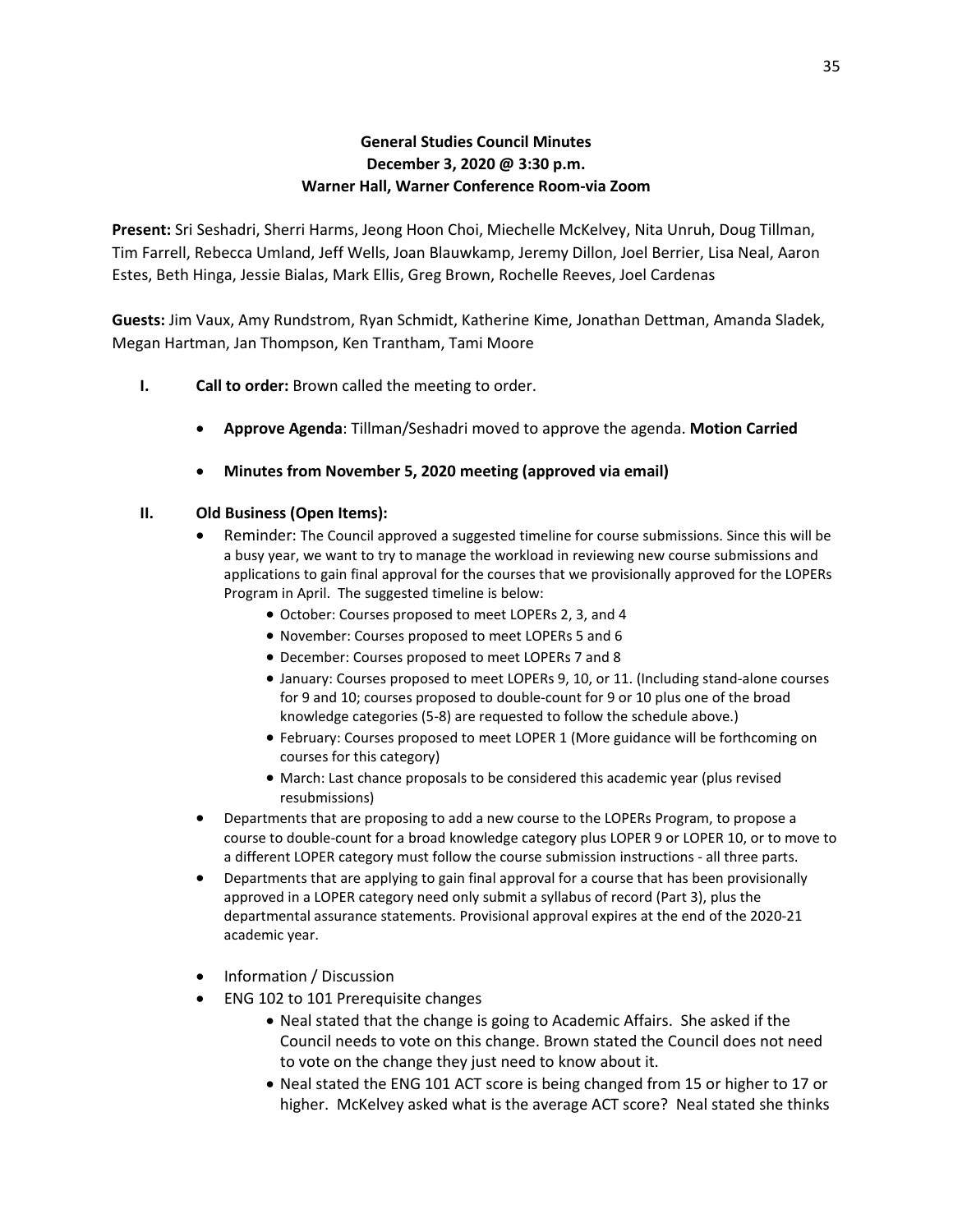the composite score is around 22 but she is not sure of the English score. Blauwkamp asked if the department or Institutional Research can provide the English ACT score data. Neal stated the English Department can ask for data.

- Hartman stated the justification for the higher score is because those with a score in the 14 area are not doing as well in the course. Students would need to take a departmental/placement exam to determine the course they need to be in. Sladek stated the department does not want to set students up for failure.
- Wells stated he is concerned about the gap for students who do not need to take the course as they took dual credits. Sladek stated the student would not need to take the course as they took it dual credit.
- Neal stated Institutional Research can get the English ACT score data information. She stated she would like to see the data to back up the change. Several Council members agreed that it would be helpful to know the number of students that would be affected by the proposed change, but the CAS Educational Policy Committee and/or FS Academic Affairs Committee also should be asking for that information.
- Themed / Special Topics ENG 102 classes
	- Neal stated she has concerns about ENG 102 becoming a special topics course. ENG 102 is not a special topics course now and it would need to state this in the title of the course. She also stated the course would need to offer the same topic in multiple semesters as students who fail the course will need to retake the exact same topic to remove a failing grade. She also stated the topic would need to be broad enough to give all students the opportunity to retake the course if they fail.
	- Sladek stated the department plans to offer the same topic at least every year. All proposed sections will follow the approved syllabus and will be geared towards the same General Studies goals. She also stated the course would be listed in MyBlue with information about what the course topic is.
	- Umland/Wells moved to approve ENG 102 as a Special Topics course. **Yes: 13/No: 0 Motion Carried**
- PHYS Program changes to meet LOPER GS credits
	- Neal stated Physics submitted a proposal which included 42 hours of General Studies credits. Neal showed the example she put together that would get the Physics major under 38 hours combined of General Studies and programspecific requirement credits (as the Council approved at the October 1, 2020, meeting). She stated the department would need to specify which "double-dip" course the students would need to take. Blauwkamp affirmed the Physics Department's preference that students could choose any GS course that met two LOPER requirements. Neal agreed that flexibility for the students is desirable, but if the students do not double dip then they would be taking 42 General Studies credit hours. Neal stated that the catalog copy could include a statement that lets students know they need to take at least one course that meets two LOPER requirements.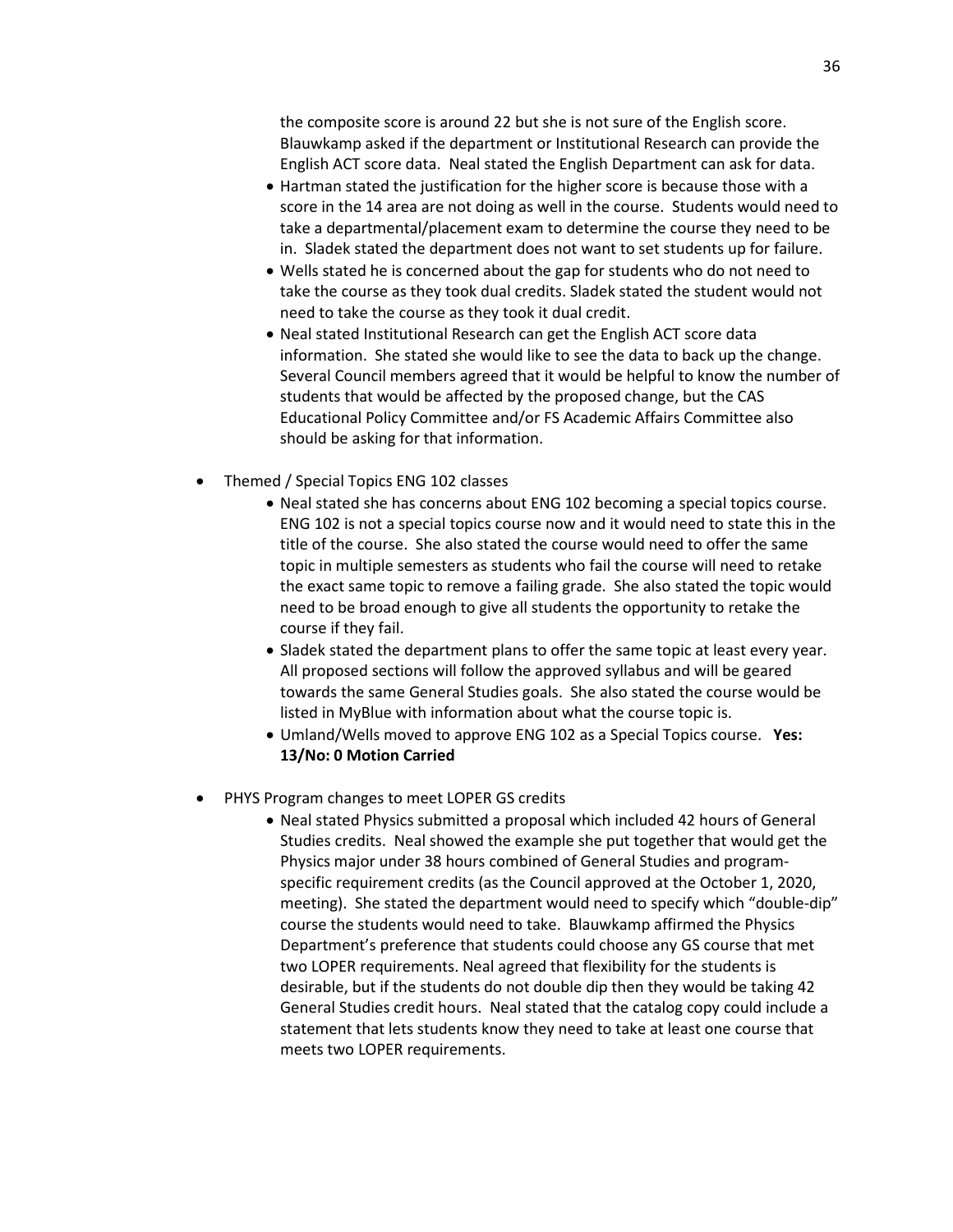- Berrier stated the department plans to direct students on how to meet the program requirements within the 38-hour limit through academic advising. Dillon suggested adding a statement "see advisor for assistance."
- Blauwkamp suggested putting the information on the General Studies website about what courses count for two LOPER requirements. Neal stated that the catalog could have a link to the list of double-counting courses that were approved for that academic year. Rundstrom asked if this information could go on the degree audit as it would help with new student enrollment. Neal stated the degree audit would not list the "double dipping" courses. She stated she will put a footnote under the broad knowledge section about the requirement that students needing to use elective GS credits to complete their major requirements within 38 General Studies credit hours. Neal stated she will come up with a draft of the language and run it by Physics Chair Trantham.
- LOPER 1 Taskforce Proposal
	- Blauwkamp asked Ellis if there could be an agreement from Dr. Bicak and the Deans that settled how the workload issue for the proposed 1+1+1 team-taught seminar would be handled before the proposal went to campus for comment. Without knowing how that will work, faculty comments are likely to center on the same logistical concerns that the Taskforce and Council have been discussing for weeks. Ellis stated this topic is on the agenda for the next Deans' Council. He stated he will meet with Dr. Bicak and discuss the workload issue with him before the next Deans' Council. He stated he will report back to the Council after the deans meet on December 15<sup>th</sup>.
	- Brown stated Dr. Bicak is concerned that the workload issue could hold up implementing LOPER 1. Blauwkamp stated the workload logistics need to get figured out before the Council votes to go forward with this approach. Dillon stated he does not feel comfortable voting on the proposal without knowing the logistics of the workload issue. Unruh stated logistically the workload issue will fall on the department chairs. She stated essentially faculty would be teaching three one credit seminars in one semester. Blauwkamp stated she does not think very many faculty members will want to teach three seminars instead of teaching another three-credit hour course. Brown stated some faculty members could use the one credit hour course to fill up a needed one credit hour in their workload.
	- Dillon asked if the Council needs to vote on the proposal for LOPER 1 or does it get sent to campus without a vote. Brown stated the Council needs to approve the proposal before it can be sent to campus.
	- Seshadri asked if the Council can send the proposal out as a survey and ask faculty how they feel about the proposal. Brown stated if that is what the Council wants to do then it can be done. Blauwkamp stated she does not think a survey would help unless it asked specific questions about support/opposition to different aspects of the proposed seminar.
	- Wells asked how many sections of LOPER 1 would be needed. Blauwkamp stated that the Taskforce estimated 20 sections of LOPER 1 would be needed for Fall and 20 sections for Spring, assuming there are 25 students per section and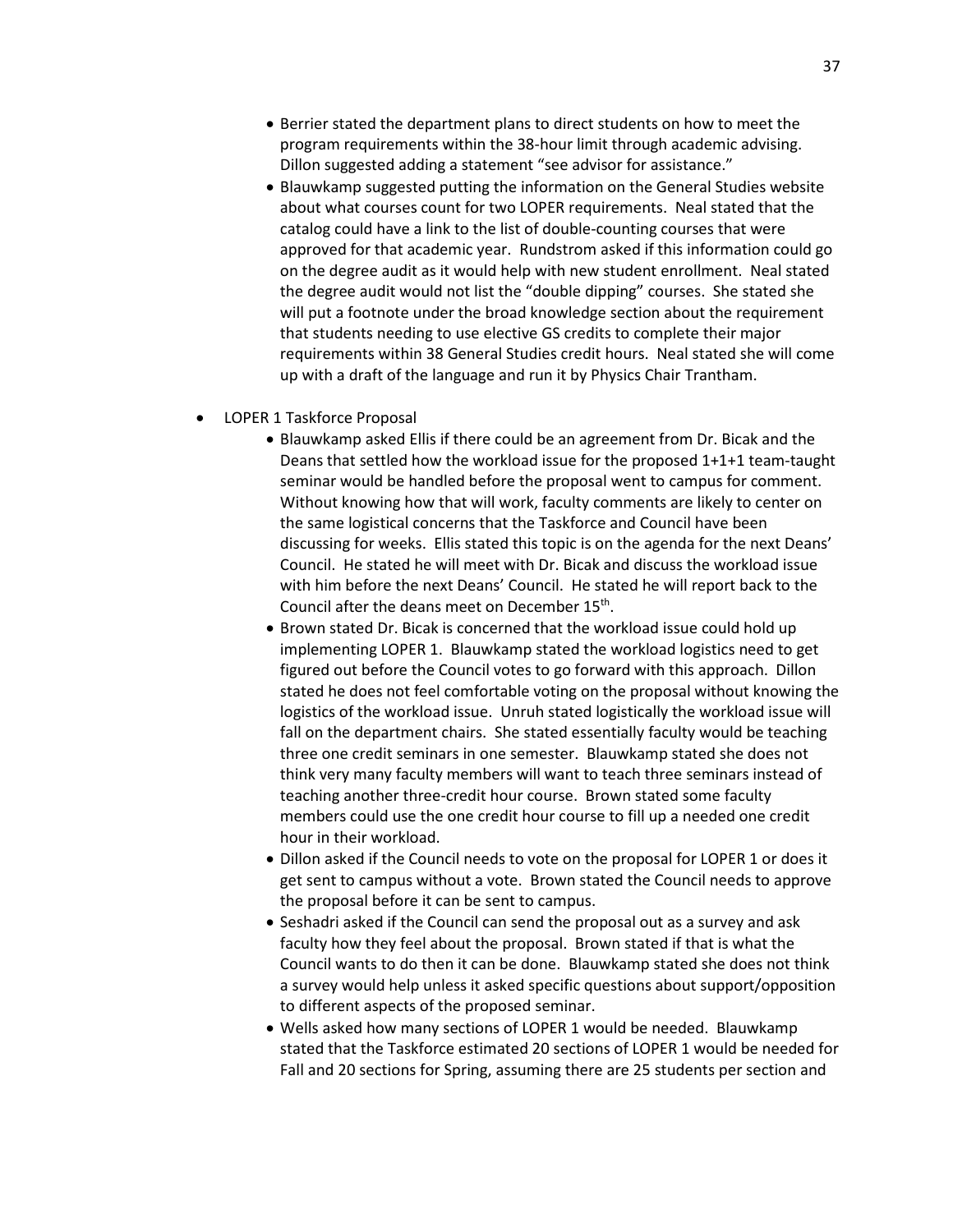1,000 incoming freshman/transfer students that do not qualify for a waiver, based on numbers from last year that Neal provided the Taskforce.

- Wells asked what the timeline is to implement this for Fall 2021 as there is currently no scheduled meeting for January. McKelvey stated it needs to get it to campus for review. Reeves stated she is in favor of sending the proposal to campus and then the Council can make changes if they are needed.
- Reeves/Unruh moved to approve sending the LOPER 1 proposal to campus for comment. **Yes: 12/No: 0 Motion Carried**
- Brown stated he will send the LOPER 1 proposal to campus.
- Disciplines and LOPERs: Brown stated this needs to put off until the Governance Document is revised as there are a lot of courses that need to be reviewed/approved/unapproved.
- Review of previously reviewed syllabi that were returned for revision
- Provisionally Approved for LOPER 7
	- GEOG 106
		- Blauwkamp/Berrier moved to grant GEOG 106 final approval for LOPER 7 and send to campus for LOPER 10. **Yes: 13/No: 0 Motion Carried**
- Provisionally Approved for LOPER 10
	- ETHS 101
	- WSTD 220
		- Tillman/Unruh moved to grant ETHS 101 and WSTD 220 final approval for LOPER 10. Blauwkamp stated the ETHS 101 syllabus still has the old General Studies program language. Tillman withdrew his motion.
		- Tillman/Wells moved to grant ETHS 101 and WSTD 220 final approval for LOPER 10 pending the removal of old General Studies program language from the ETHS 101 syllabus.

## **Yes: 13/No: 0 Motion Carried**

- Course proposals (review for final approval): Approved in the previous GSC meeting for dissemination to campus for comment prior to vote for final approval
- LOPER 3 (Oral Communication Skills)
	- ITEC 290
		- Seshadri/Choi moved to grant ITEC 290 final approval for LOPER 3.
		- Dillon stated now that he has read the comments from campus he thinks the course needs to be reconsidered. He is also concerned the schedule has presentations for nine weeks of the semester, which is more than half of the semester. Seshadri stated oral communication is a skill and is learned by doing and critiquing other students. Blauwkamp stated there is a lot of practicing and not a lot of faculty teaching. Dillon stated there are too many days dedicated on presentation and not enough on teaching. McKelvey stated ITEC 290 is a different way to learn communication skills. She stated students are still getting feedback from the faculty and students and the course gives students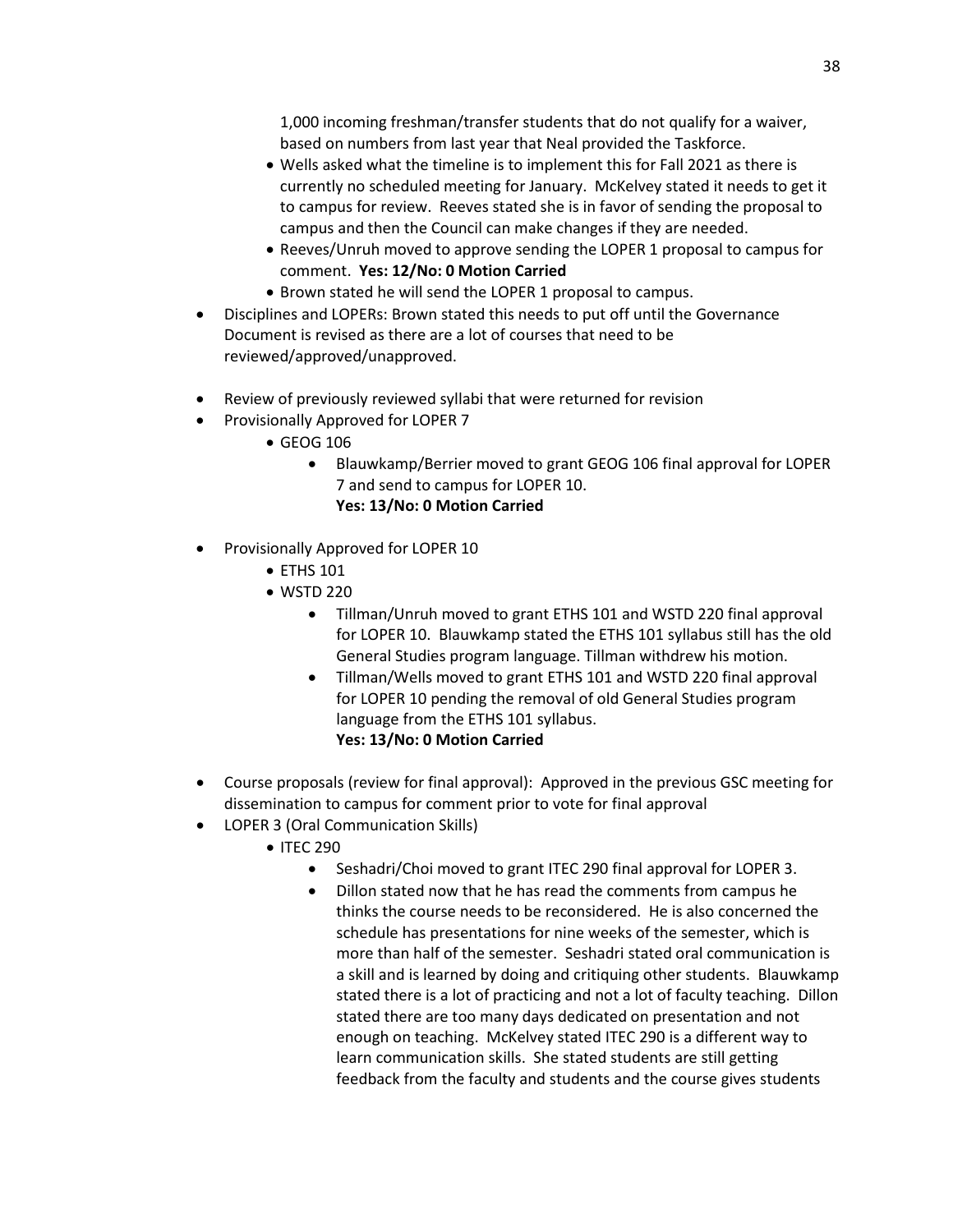multiple opportunities to practice their presentations. Choi stated students will get feedback from their instructor. **Yes: 6/No: 7 Motion Failed**

- LOPER 4 (Mathematics, Statistics, and Quantitative Reasoning)
	- MATH 115
		- Berrier/Harms moved to grant MATH 115 final approval for LOPER 4. **Yes: 13/No: 0 Motion Carried**
- LOPER 6 (Humanities)
	- HIST 111 (Also submitted for LOPER 10)
	- HIST 176, (Currently Approved for LOPER 9, Civic Competency and Engagement)
		- Dillon/Reeves moved to grant HIST 111 final approval for LOPER 6 and LOPER 10 and HIST 176 final approval for LOPER 6.
			- **Yes:13/No: 0 Motion Carried**
- LOPER 7
	- FAMS 151 (Also submitted for LOPER 10)
	- FAMS 351
		- Tillman/Harms moved to grant FAMS 151 final approval for LOPER 7 & LOPER 10 and FAMS 351 final approval for LOPER 7. **Yes: 13/No: 0 Motion Carried**
	- CJUS 370 (Also submitted for LOPER 10)
		- Blauwkamp stated she reviewed the application and syllabus and did not see any request for LOPER 7.
		- \*\*\*should only be LOPER 10\*\*\*
- LOPER 9 (Civic Competency and Engagement)
	- SOWK 170
		- Blauwkamp/Berrier moved to grant SOWK 170 final approval for LOPER 9. **Yes: 13/No: 0 Motion Carried**
- LOPER 10 (Respect for Human Diversity)
	- FREN 200, (Currently Approved for LOPER 6; Humanities)
	- FREN 201, (Currently Approved for LOPER 6; Humanities)
	- GERM 200, (Currently Approved for LOPER 6; Humanities)
	- GERM 201, (Currently Approved for LOPER 6; Humanities)
	- GERM 205, (Currently Approved for LOPER 6; Humanities
	- SPAN 200, (Currently Approved for LOPER 6; Humanities)
	- SPAN 201, (Currently Approved for LOPER 6; Humanities)
	- SPAN 205, (Currently Approved for LOPER 6; Humanities)
		- Blauwkamp/Berrier moved to grant FREN 200, FREN 201, GERM 200, GERM 201, GERM 205, SPAN 200, SPAN 201, and SPAN 205 final approval for LOPER 6 and LOPER 10. **Yes: 13/No: 0 Motion Carried**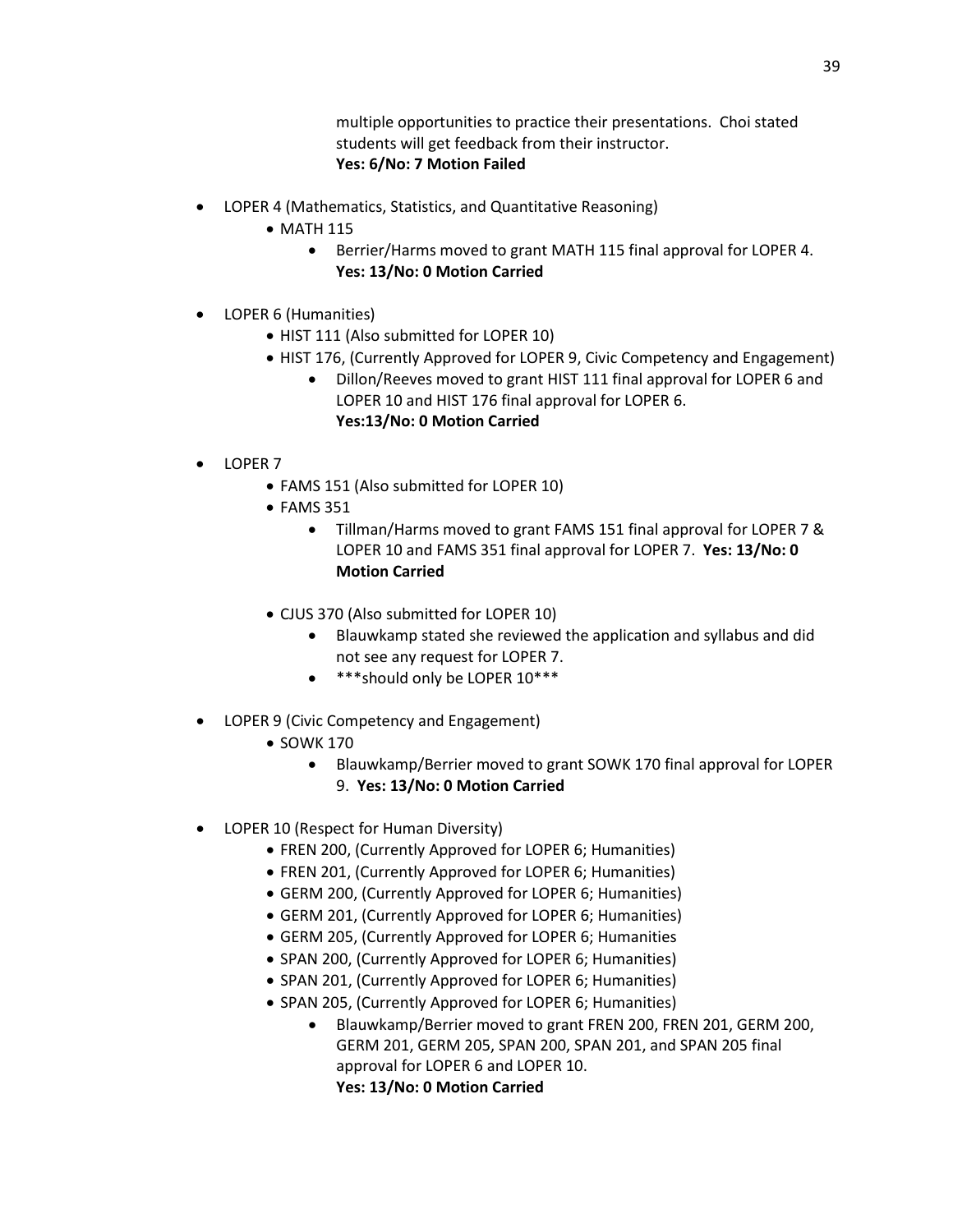- GEOG 104,(Currently Approved for LOPER 7, Social Sciences)
- GEOG 206,(Currently Approved for LOPER 7, Social Sciences)
	- Blauwkamp/Tillman moved to grant GEOG 104 and GEOG 206 final approval for LOPER 7 and LOPER 10. **Yes: 13/No: 0 Motion Carried**
- HIST 112, (Currently Approved for LOPER 6; Humanities)
- HIST 212, (Currently Approved for LOPER 6; Humanities)
	- Blauwkamp/Berrier moved to grant HIST 112 and HIST 212 final approval for LOPER 6 and LOPER 10. **Yes: 13/No: 0 Motion Carried**
- TE 100
- MGT 230
	- Unruh/McKelvey moved to grant TE 100 & MGT 230 final approval for LOPER 10.

**TE 100: Yes: 12/No: 1 Motion Carried MGT 230: Yes: 13/No: 0 Motion Carried**

- CJUS 380
- CJUS 370
- SOWK 420
	- Blauwkamp/Wells moved to grant CJUS 370 approval for LOPER 10, CJUS 380 approval for LOPER 7 and LOPER 10, and SOWK 420 approval for LOPER 10. **Yes: 13/No: 0 Motion Carried**
- Review of Provisionally Approved Courses
- Provisionally Approved for LOPER 5
	- MUS 107
	- MUS 347
	- MUS 348
	- Unruh/Berrier move to approve MUS 107 with the revision of the Academic Integrity link and approve MUS 347 and MUS 348 with the inclusion of the broad knowledge statements for LOPER 5. **Yes: 13/No: 0 Motion Carried**
- Provisionally Approved for LOPER 6
	- ENG 253 (also newly proposed for LOPER 10)
	- HIST 215 (also newly proposed for LOPER 10)
		- Blauwkamp/McKelvey moved to approve ENG 253 and HIST 215 for LOPER 6 and to send to campus for LOPER 10. **Yes: 13/No: 0 Motion Carried**
- Provisionally Approved for LOPER 7
	- ECON 271
		- Dillon stated the syllabus does not describe how the course will meet the objectives. He stated the syllabus needs a description of what they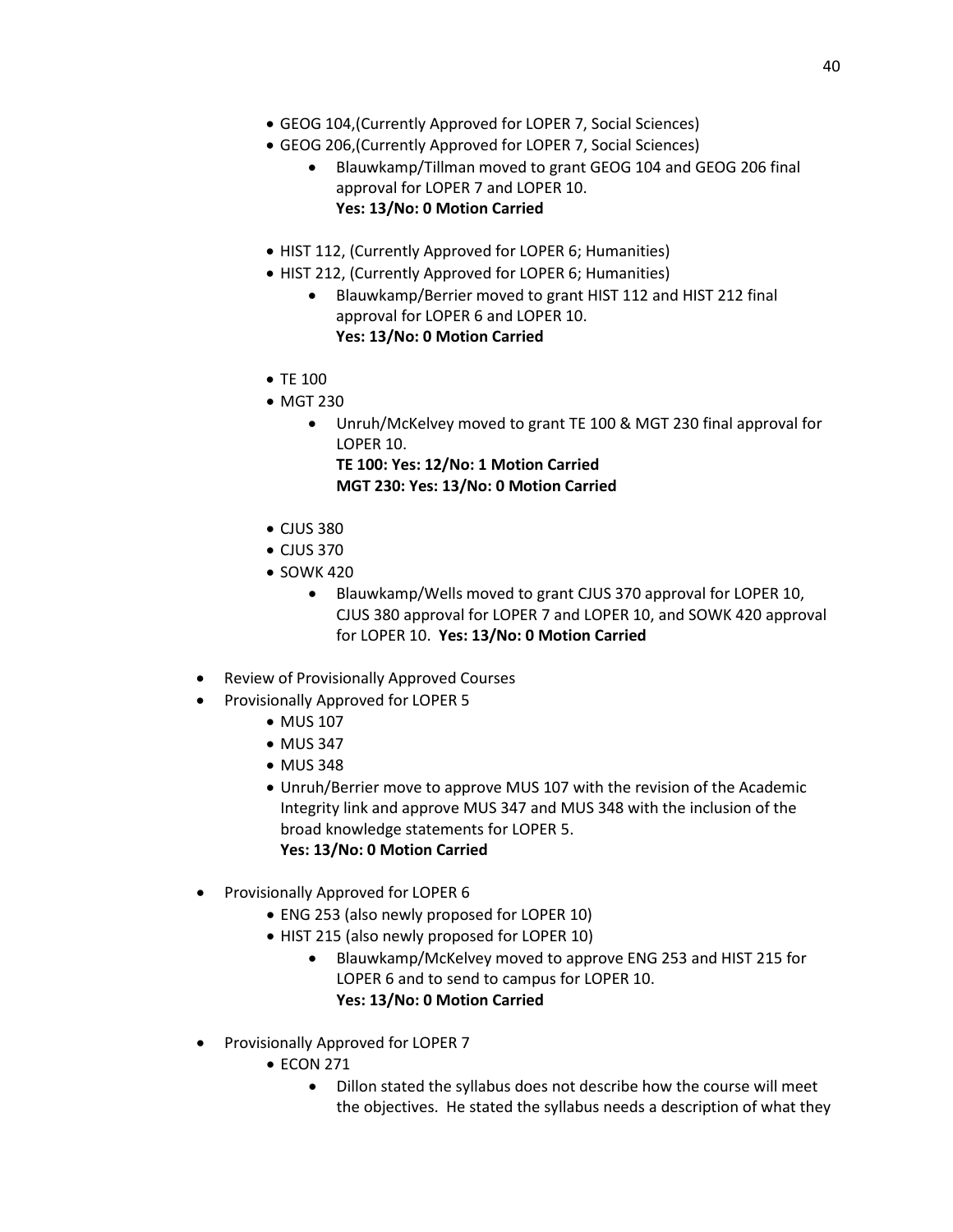will be doing. He recommended the syllabus be rewritten and resubmitted.

- Sri/Wells moved to approve ECON 271 for LOPER 7. **Yes: 13/No: 0 Motion Carried**
- ECON 100
- ECON 270
	- Unruh/Berrier moved to have ECON 100 and ECON 270 rewrite and resubmit the syllabi to include objective "d" for ECON 100 and show the tie to the learning objectives for ECON 100 and ECON 270. **Yes: 12/No: 0 Motion Carried**
- PSCI 280H (also newly proposed for LOPER 9)
- SOC 100
- SOC 250
- Provisionally Approved for LOPER 9
	- PSCI 140 (also newly proposed for LOPER 7)
		- Blauwkamp/McKelvey moved to approve PSCI 280H, SOC 100, SOC 250, PSCI 140 for LOPER 7 and PSCI 280H and PSCI 140 for LOPER 9. **Yes: 13/No: 0 Motion Carried**
- III. New Business:
	- Course proposals (new):
	- LOPER 5
		- ART 377
			- Dillon stated the syllabus had wrong learning outcomes. It lists the old General Studies learning outcomes. Blauwkamp stated the syllabus had the new learning outcomes, but it also included the old learning outcomes. Farrell suggested the syllabus be rewritten and resubmitted.
			- Blauwkamp/McKelvey moved to have the ART 377 syllabus rewritten to remove the old General Studies objectives and clarify the explanation of how the class meets the LOPER 5 objectives and resubmit. **Yes: 12/No: 0 Motion Carried**
	- LOPER 5 & 10
		- ART 375
			- Berrier stated the syllabus has the old pregnancy and disability statement and needs updated to the new statements.
			- Unruh/Reeves moved to approve ART 375 for LOPER 5 and LOPER 10 pending updated pregnancy and disability statements. **Yes: 12/No: 0 Motion Carried**
	- LOPER 6 & 10
		- SPCH 154
		- ENG 260
		- FREN 205
		- HIST 230